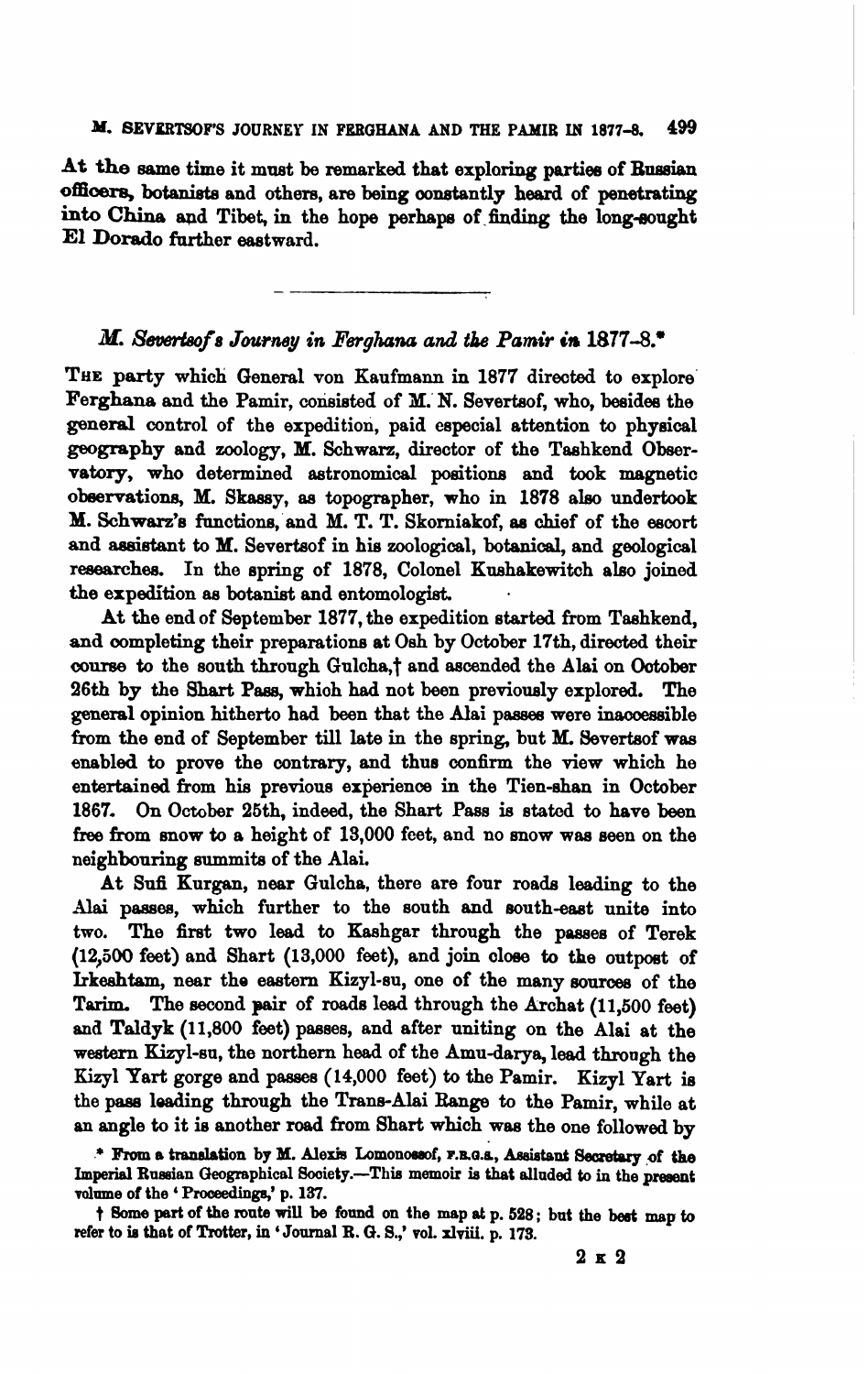## **600 M. SEVERTSOF'S JOURNEY IN FEBQHANA** AND **THE PAYIB IN 18774**

**M.** Severtsof.---On October 26th there was a heavy fall of snow, which. however, melted, and two daye later the southern elopee of Kizyl **Yut**  were free from snow. Although the season was so far advanced **M**. Severtsof was here able to make a collection of sixteen species of migratory birds, wintering in the locality, among which were redwing **(@@a** curma) oommon in European and Asiatic **Russia.** After **making**  themselves acquainted with the general character of the northern Pamir between Kizyl Yart and Kara Kul, and having laid down on the map the unexplored upper portion of the Markhan-su, the affluent of the Kashgar-darya (eastern Kizyl-su), the expedition on November Ist retraced their steps to the Kizyl Yart defile and the junction of the roads from the Archat and Taldyk passes. During some fine clear roads from the Archat and Taldyk passes. weather they took astronomical observations, and also measured the peaks of the Trans-Alai Range. The highest to the west of Kizyl Yart is the Kaufmann Peak (22,800 feet), seen by M. Fedchenko, and to the east the three-peaked mountain Gurumdy, the western summit of which **was** found to be 90,300 feet high. Proceeding through tho **Tsldgk**  Pass, the expedition were occupied during November in exploring the mountain rangee between the Kurshab and Tara rivers and the **upper**  portion of the Ears-darya. The month of December **waa** chfeily **occupied**  by M. Severtsof in making zoological observations in the neighbourhood of Guloha, Osh, and Andijan. Then, leaving M. Skorniakof to make oolledione of birds at Balyk Chaoh, at the **junoticm** of **the**  and the Naryn, he went to Tashkend to present the preliminary **report**  on **hie** explorations to General von Kaufmann, and to obtain further instructions as to the work to be undertaken in 1878.

In the spring of 1878, the expedition, which was now accompanied by **Y.** Enshakewitch ee botanist, explored the Ferghana Valley and the mountains to the north and east. Owing to the unusual severity of the winter and spring, an early start for the Pamir was impossible; but in the middle of July the expedition advanced in several detachments, and assembled near the Kara Kul early in August, one of the chief objects of the journey being a series of levellings from the Ferghana Valley to Kaia Kul. M. Skorniakof, meantime, proceeding throngh the Kara Kazyk Pesa (14,000 feet), traversed the whole length of tho **Alai,**  where he made collections of much value, and determined the height of fifteen positione by boiling-point. On July loth, the **Kara Kvk**  Pass was impenetrable from deep snow, though in most years, notwithstanding its great elevation, it is entirely free from snow during three months, from early in August to the beginning of October. M. Skassy began the levelling from Osh on July 17th, and on August 9th reached Kara Kul. MM. Severtsof and Kushakewitch with M. Rudnef-who waa obliged to make eurveys on the Pamir **to enable**  M. Skaesy to carry hie levelling beyond Kara Kul-started from **Oah** on July 17th, and on the 27th reached the Alai through the Archat Pass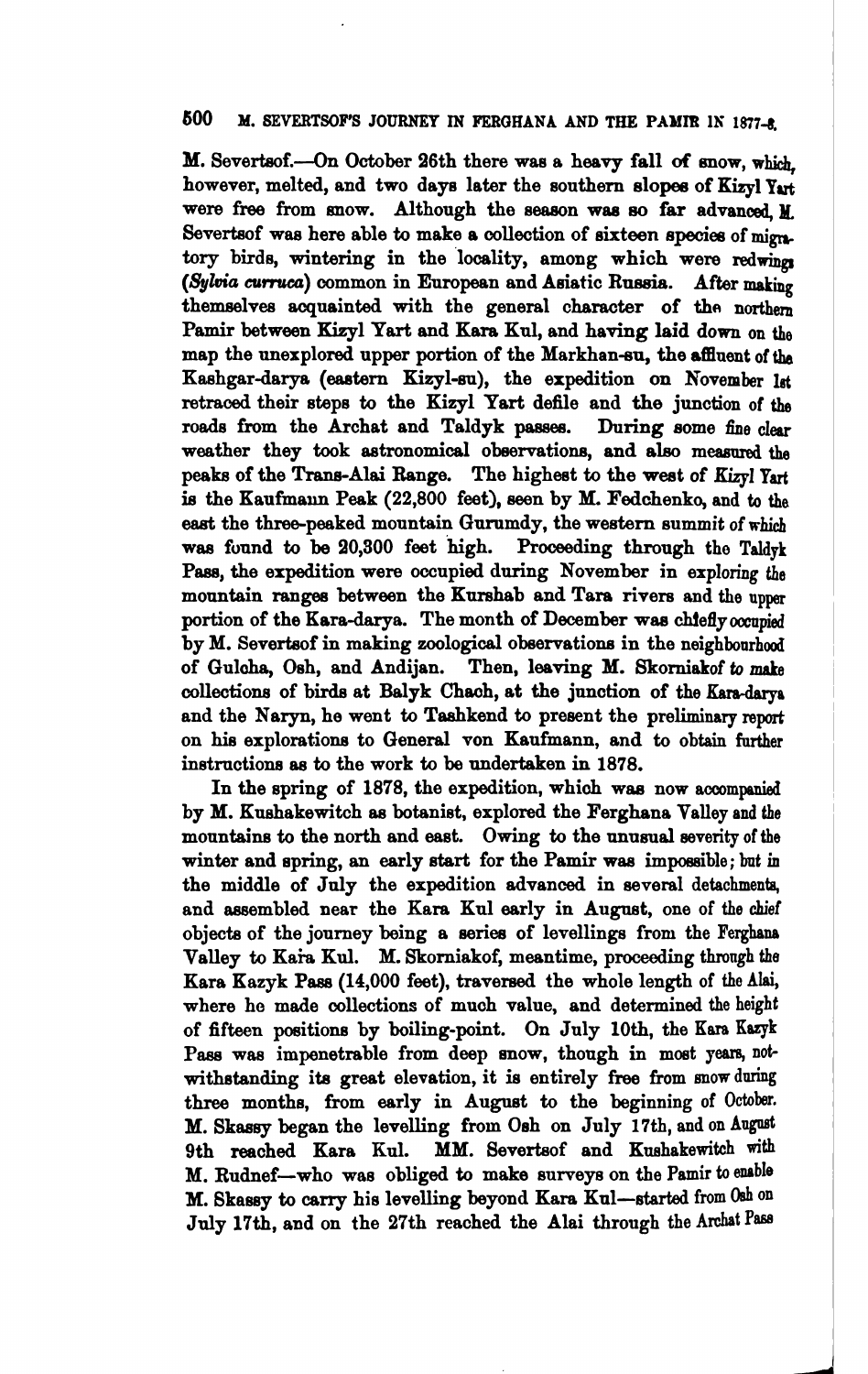**(10,300 feet).** The journey was very difficult, owing to an unusually late high flood on the Kurshab, along which their route lay. Several of **the** bridgee were carried away **and** the fords were impeseable ; in one place the membera of the expedition were swept off the ford into deep water, and had considerable difficulty in reaching the bank without **injurg** to their instruments and collections. **On** the Alai, **M.M.** Severbof and Kushakewitch separated, the former devoting the early part of August to the exploration of the upper portion of the Kashgar-darya (eastern Kizyl-su), while the latter and M. Rudnef proceeded to Kara Kul, and occupied themselves, the one with botanising, and the other with completing his surveys begun in 1876. After making himself with completing his surveys begun in 1876. thoroughly **acquainted** with the summer oondition of the **Alai,**  M. Severtsof passed through the Tong Murun Pass (11,300 feet), and examined the tertiary formation at the sources of the Kashgar-darya, as far as the Kara Bel ridge on the north, determining also the southern limit of the fir. He found the country about Irkeshtam near the Kara Be1 in a state of deeolation, having been devastated by locusts for three consecutive yeam He traoed the line of migration of **theee** locusts through Tong **Yurun** and the Alai to **Kara** Knl, where they were stopped **by froeta,** but ieolated specimens were met with in the interior of the Pamir. On his return, near the entrance of the Kizyl Yart gorge, *84.* Severteof was **woceesful** in obtaining an ornithological rarity, Falco Hendersonii, in connection with which he has pointed out the differences between the faunas of the Pamir and the Tien-shan, remark**ing** that many Tibetan and Himalayan epeoies inhabit the Alai and **Pamir** which do not reach the Tien-ahan.

Though **some** of the neighboaring **parta** of the Pamir are barren, there is more vegetation at Kara Kul, where the expedition assembled on August 12th. The approach to Kara Kul from the laet paas **ia** very picturesque, and there is a **good** carriage road, notwithstanding its elevation of 14,000 feet. The surface of the lake is divided into two **basine,** joined by a narrow strait between two hilly peninsulas, the northern of which appears to **be** an island, but **ie** joined to the shore by a narrow, low sandbank, which is covered whenever the water in the lake rises. Round the lake are snow-clad heights, which, on the western aides and in **parts** also on the north and south, deeoend abruptly to the water's edge, while on the eaet there is a broad, aandy, ealt steppe, with bright green **bands** of meadow-land at the mouths of the rivulets which fall into the lakc. The beauty of the ecenery **is** heightened by the pecnliar shape of the mountains, the blue oolour of the lake watera, and the general tint of colour pervading the whole locality, notwithstending the comparative acantinese of vegetation, which on the Kara Kul, **ae** on the Pamir, is only found in places. Indeed, the greater **part** of the whole surface of the Pamir is denuded of vegetation, the ground **being** oovered with pebblea, aand, and ealine incrustations. At the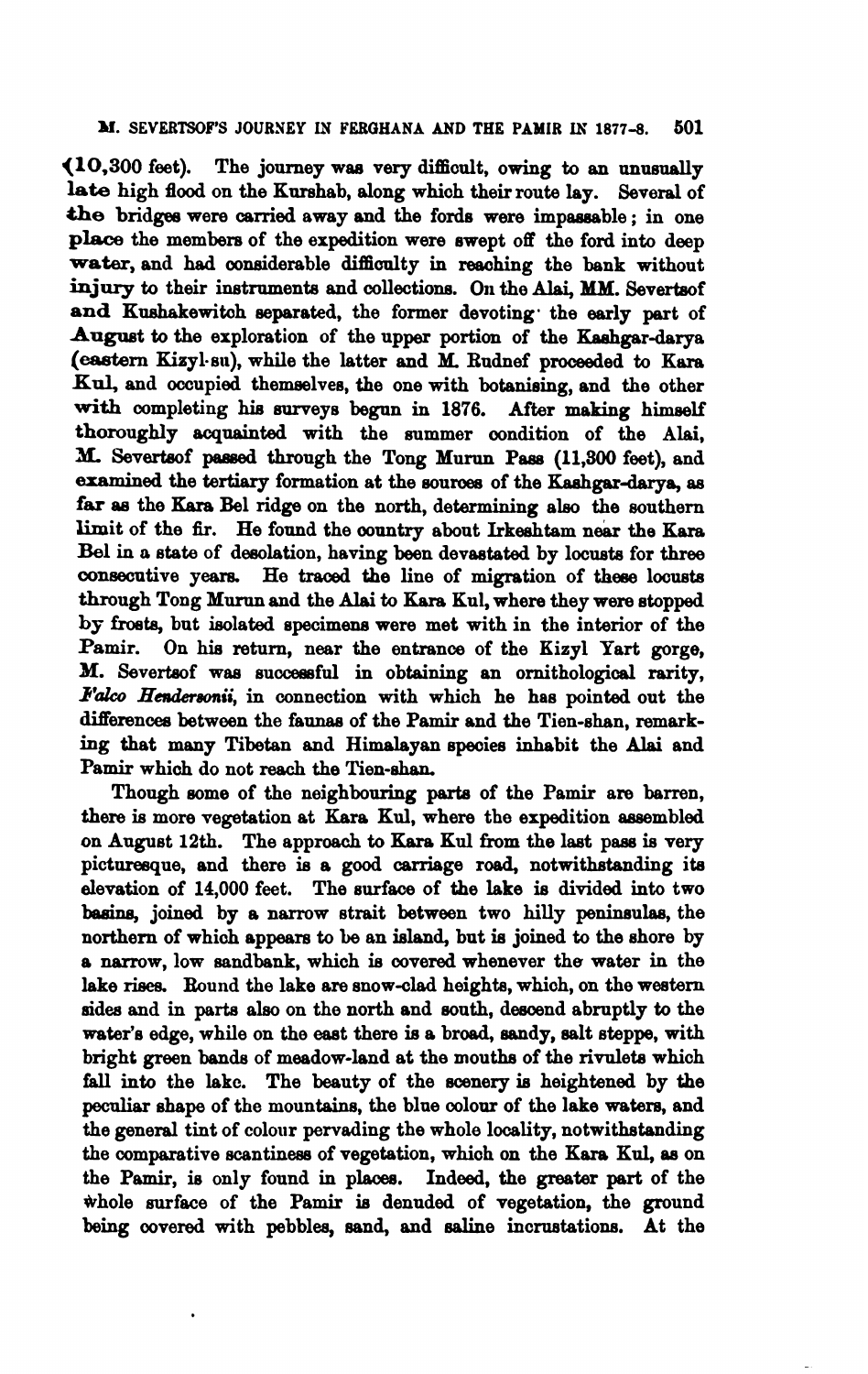500 M. SE

M. Severts however, n were free Severtsof<sub>3</sub> tory birds. (Sulvia curr themselves Pamir bety map the u Kashgar-d retraced tl roads from weather t peaks of th is the Kat. east the th was found Pass, the monntain portion of by M. Seve of Gulcha. collections and the N on his ext instruction In the by M. Kus mountains winter an the midd and asser objects of Valley to Kara Ka where h of fiftee Pass w: withsta  $th$ rea $<sub>1</sub>$ </sub> M. Ska  $9th$  r M. Ru M. Sk July

**E. BALL E BARTER** 

for fit is common of the figures of the two is surround partner was deterined Ã. **The movement of an except contains to the second by** we are must as the expectant having some er wir zu wird process auch werd in Angel  $\overline{\phantom{a}}$ <sup>1</sup> < ACT UNIONS LAP : AND LE ACHO MORE where the contract of the line the "letter" to mean as head for the ie la modern de la provincia dels National Print, Co., 20024. 2002. Which Schwarter of The same state of the same of the contract of the contract of the contract of the contract of the contract of **APPER TO LOOK AND THE SURFACE PRODUCTS** one con american has improved a copie ARCHE .t. is continue we assume by a great mo-

a sea sub l'ar mer membri le fai Tojske with the content of the summer of Barnel Box. 930 **has be seen as the example of the second line of the second line of the second line of the second line of the** via has il weamaing re-develop, this pa- $\mathbf{r}$ E ROME AND K & MULTI IT 15.500 feet. FW : muses manny at about of from of P.S. tu are pertoned the viole Panir comme treme I'm ne med of Ak Bobl themest toward last in the meanings your in the The FIR as an value, and construct surveyed  $\sim$  220  $\sim$ To surrounding to true of Kana Kulling's  $\frac{1}{2}$ me a una le se mai mais d'ún  $\overline{z}$ the content of the state of the con-METH CENT. . ANY MUSE IN VISIO ARE & MARK **Long 2 & 20 Preserve suite, it is reachable** r a <del>contract to the and finit</del>ulation or built it is we are some when i has Kall The whole  $-3$ from a set a report in Gris in leads. - ence is any at by nice and ∸  $\mathbf{u}:$ iahtibishti $\mathbf{u}$ 

 $\frac{1}{2}$  ,  $\frac{1}{2}$  ,  $\frac{1}{2}$  ,  $\frac{1}{2}$  ,  $\frac{1}{2}$  ,  $\frac{1}{2}$  ,  $\frac{1}{2}$  ,  $\frac{1}{2}$  ,  $\frac{1}{2}$  ,  $\frac{1}{2}$  ,  $\frac{1}{2}$  ,  $\frac{1}{2}$  ,  $\frac{1}{2}$  ,  $\frac{1}{2}$  ,  $\frac{1}{2}$  ,  $\frac{1}{2}$  ,  $\frac{1}{2}$  ,  $\frac{1}{2}$  ,  $\frac{1$  $\overline{z}$  :  $\frac{1}{2}$  is the second value of  $\frac{1}{2}$  and  $\frac{1}{2}$  is the second value of  $\frac{1}{2}$  $\mathbb{R}$   $\mathbb{R}$   $\mathbb{R}$   $\mathbb{R}$   $\mathbb{R}$  $\frac{1}{\sqrt{2}}$   $\frac{1}{\sqrt{2}}$   $\frac{1}{\sqrt{2}}$   $\frac{1}{\sqrt{2}}$   $\frac{1}{\sqrt{2}}$   $\frac{1}{\sqrt{2}}$   $\frac{1}{\sqrt{2}}$   $\frac{1}{\sqrt{2}}$   $\frac{1}{\sqrt{2}}$   $\frac{1}{\sqrt{2}}$   $\frac{1}{\sqrt{2}}$   $\frac{1}{\sqrt{2}}$   $\frac{1}{\sqrt{2}}$   $\frac{1}{\sqrt{2}}$   $\frac{1}{\sqrt{2}}$   $\frac{1}{\sqrt{2}}$   $\frac{1}{\sqrt{2}}$  The state same have a dense covering of  $\mathcal{L}$  and  $\mathcal{L}$  $\frac{1}{2}$   $\frac{1}{2}$   $\frac{1}{2}$   $\frac{1}{2}$   $\frac{1}{2}$   $\frac{1}{2}$   $\frac{1}{2}$   $\frac{1}{2}$   $\frac{1}{2}$   $\frac{1}{2}$   $\frac{1}{2}$   $\frac{1}{2}$   $\frac{1}{2}$   $\frac{1}{2}$   $\frac{1}{2}$   $\frac{1}{2}$   $\frac{1}{2}$   $\frac{1}{2}$   $\frac{1}{2}$   $\frac{1}{2}$   $\frac{1}{2}$   $\frac{1}{2}$   $2.77$  $=$   $=$   $=$   $=$   $\frac{1}{2}$   $=$   $\frac{1}{2}$   $\frac{1}{2}$   $\frac{1}{2}$   $\frac{1}{2}$   $\frac{1}{2}$   $\frac{1}{2}$   $\frac{1}{2}$   $\frac{1}{2}$   $\frac{1}{2}$   $\frac{1}{2}$   $\frac{1}{2}$   $\frac{1}{2}$   $\frac{1}{2}$   $\frac{1}{2}$   $\frac{1}{2}$   $\frac{1}{2}$   $\frac{1}{2}$   $\frac{1}{2}$   $\frac{1}{2}$   $\approx$  .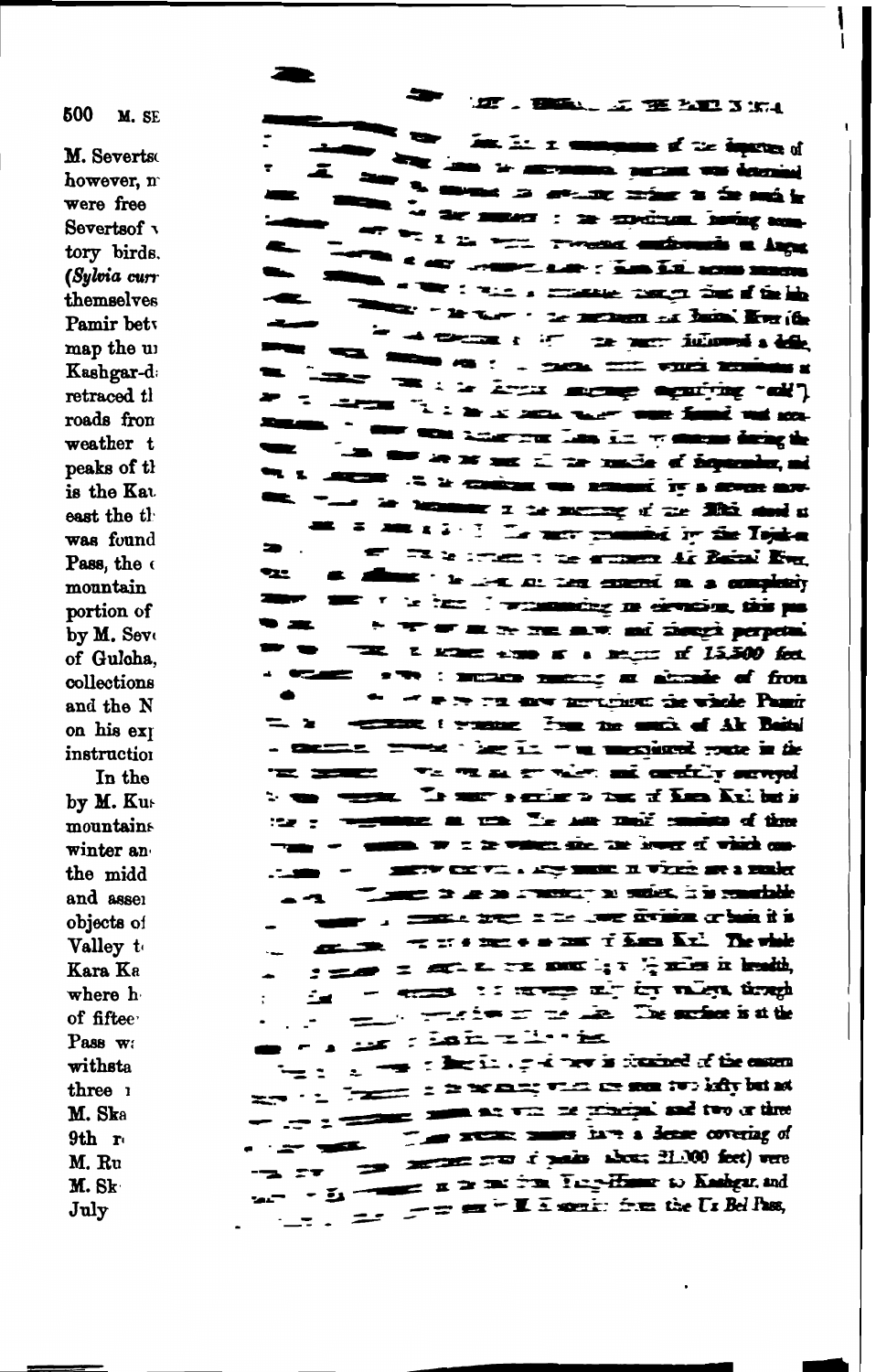#### 503 M. SEVERTSOF'S JOURNEY IN FERGHANA AND THE PAMIR IN 1877-8.

ad sketched by Colonel Gordon from Tash-Kurgan. The principal Lub times to a height of about 26,800 feet, and is the highest peak of the Pamir. These two mountain masses are separated by a distance of  $\epsilon$  is miles, and between them are mountains not capped with snow, through . hich runs the Taman-ata River. According to M. Severtsof's obser-A ations, a continuous meridional snowy range positively does not exist From Rang Kul the expedition continued their course to the here. Alishur Pamir, along the Ak Baital River, and crossed the Ak-su which in Shignan is called the Murghab. This river flows in a broad grassy valley with salines scattered about near its banks.

On the Ak-su M. Severtsof determined barometrically the lowest elevation recorded in the Pamir, viz. 12,000 feet. Further on, the road rises along the Kara-su, where at Diaman-Tal was found the first willow grove in the Pamir at a height of 12,300 feet, and higher up the river, at 13,200 feet, tamarisk bushes were met with. This vegetation is due to the nature of the valley of the Kara-su, which is a narrow and in parts zigzag defile; in the wider parts the stream runs in a deep ravine, and the vegetation appears only in spots protected from the gales of the Pamir. In a similar protected defile of an affluent of the Alishur River, near Yashil Kul, another willow grove was found at 12,700 feet. The road to Ali Chur rises gradually along the Kara-su and the dry bed of its tributary, the Neza Tash, to the pass of the same name. Further on, beyond Yashil Kul, the river enters an inaccessible gorge in a meridional range, which closes the Alishur Pamir on the west. Making its way through this range, it flows to the N.N.W. along the western base. and joins the Ak-su in the Roshan country, 35 or 40 miles above the junction of the Ak-su and the Piandj, at the Roshan town of Kila Wamur. Several roads lead from Yashil Kul to Roshan, Shignan, and Badakshan, all passing through the mountains which occupy the space between Ali Chur, Ak-su, and Piandj. Of these the road to Badakshan, from Yashil Kul to the south-west, is regarded by M. Severtsof as the true route of Marco Polo to the Pamir. In this region the expedition obtained specimens of the wild sheep, thus disproving the assertion of M. Kostenko that these animals were extinct in 1871-4 owing to an epidemic. If there was an epidemic, numbers of the sheep must have survived and are now multiplying. The winter of 1877-8, it is true. proved a very severe one for them as well as for the nomads on the Pamir and the Tien-shan, where animals died in large numbers from the extreme cold, and were seen by the Kashgarians in their passage through Terek-davan and the Alai, after the capture of Kashgar by the Chinese in December 1877.

In the swamps near Ali Chur M. Severtsof's party found very thick deposits of peat, and among the marsh plants of which it was composed M. Kushakewitch detected several northern species, the same as occur in the neighbourhood of St. Petersburg. From the collections and observa-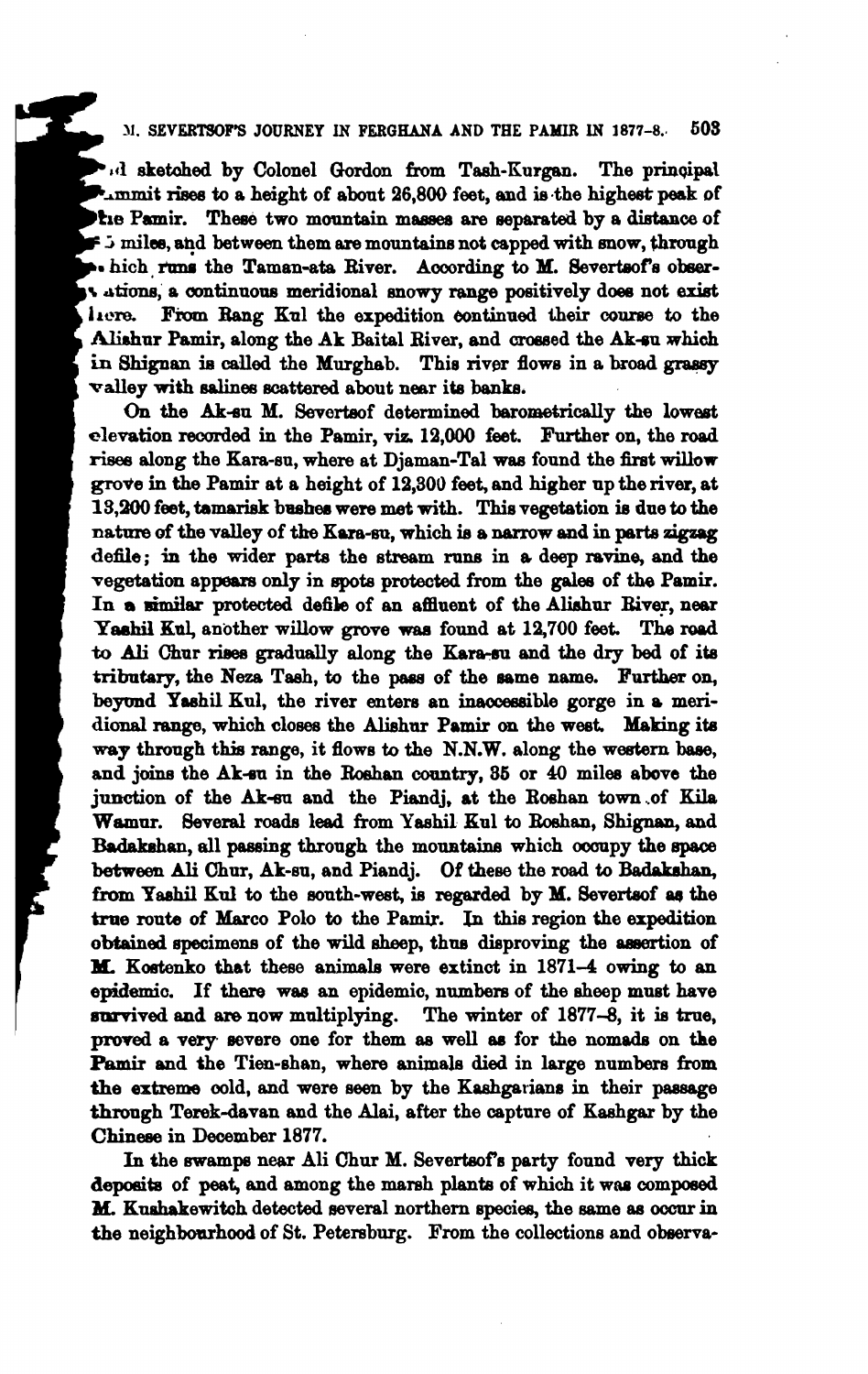### 504 M. SEVERTSOF'S JOURNEY IN FERGHANA AND THE PAMIR IN 1877-8.

tions of the same officer it is also clear that the flora and insect fauna of the Pamir are more varied and numerous in species than might have been expected, considering the severity of the climate and the great elevation (12,000 to 15,000 feet). The vegetation presents an exceedingly original combination of Alpine plants with those of the northern Tundras and the southern Russian steppes. In this flora are seen East Siberian Tibetan, and Mongolian species, intermingled with those of Western Siberia and the Persian mountains. In addition to the variety of plants and insects. M. Severtsof found the Pamir rich in vertebrates; he met with more than twenty species of mammalia, about one hundred and twenty species of birds, six of fishes, and in the swamps of the Alishur Pamir two species of amphibia, at a height of 12,700 feet.

M. Skassy determined astronomically the position of Yashil Kul. at the end of the peninsula between two bays on the west side of the lake. The expedition afterwards explored the other lakes of the Alishur Pamir. viz, Bulun Kul, Tuz Kul, Sassyk Kul, and Sary Kul. The surveys of M. Skassy were thus joined on to those of Captain Trotter, and one of the principal objects of the expedition was thus accomplished, viz. the connection of the Russian and English surveys on the Pamir. M. Severtsof. therefore, determined not to proceed further, but to complete the map of the Pamir by surveys and personal examination of its unexplored parts north of the Ak-su, and more particularly to the north and north-east of Rang Kul. As the provisions were insufficient for the maintenance of the expedition until their return, and as they had no means of purchasing any in Wakhan, he wrote to the Alai detachment, requesting them to forward fresh supplies. Retracing their steps from Sary Kul, the expedition were able to enrich their collections by many valuable acquisitions, and M. Severtsof collected much information in regard to the development of the glacial formation in the west of the Alishur Pamir, and also in the valley of the southern Ak Baital and in the valleys adjacent to Kara Kul. During this time M. Skassy was engaged in completing his survey along the route of the expedition and in determining the height of the various mountains. The messengers who had been despatched for provisions, failed in their errand, and instead of their bringing in anything, news was received on the northern Ak Baital that they had been plundered by a band of Kirghiz robbers. It therefore became necessary to postpone the explorations which it had been intended to make from the Ak Baital to the north-east and north-west, and even by taking the most direct route, the main body of the expedition only succeeded in reaching the Alai after enduring some privations. In spite of these difficulties, M. Skassy with a small party remained behind at Kara Kul at the point previously determined by him, in order to complete his levelling from the Kizyl Yart gorge in the Alai, a distance of about 47 miles. On the return journey of the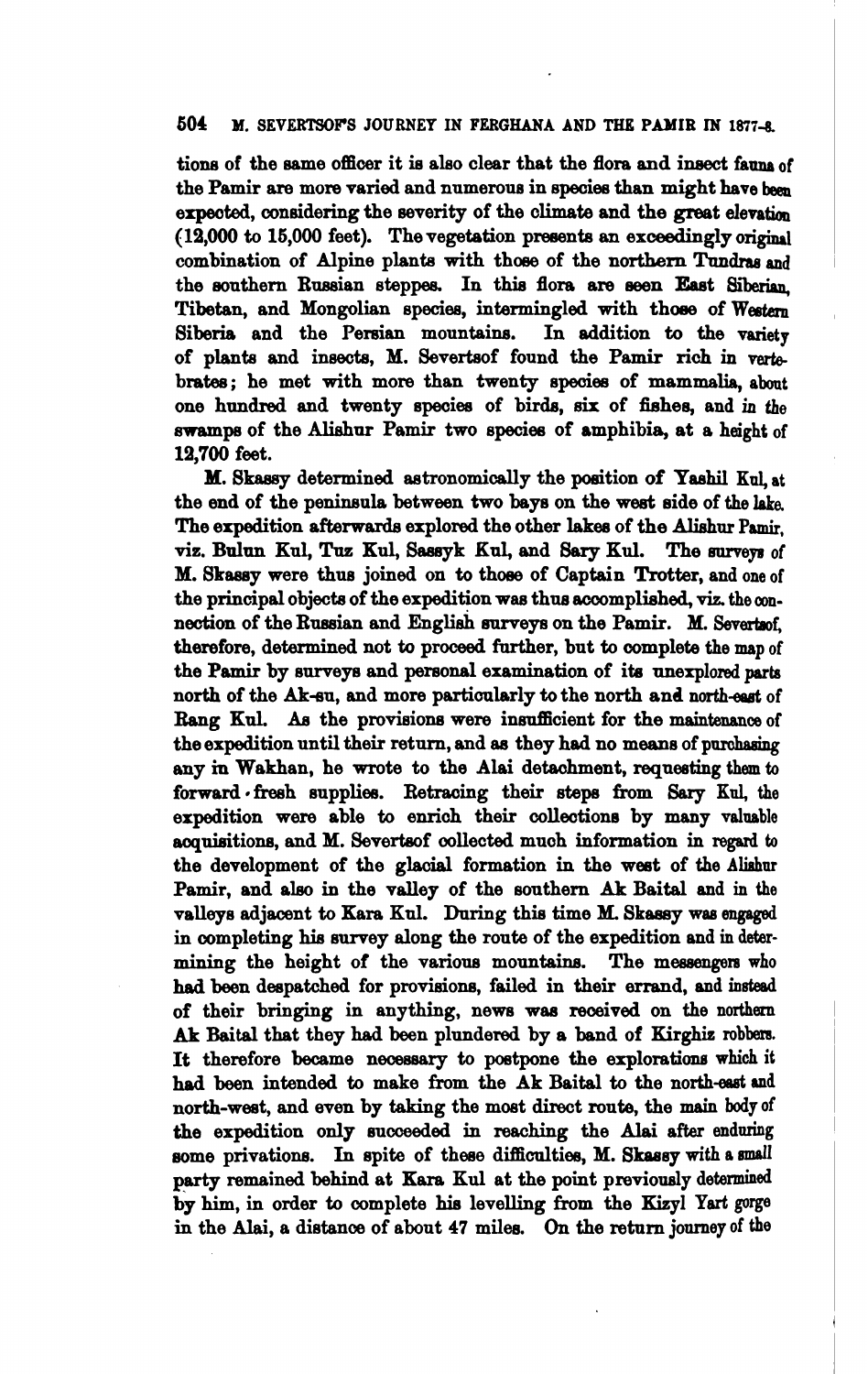### **M. SEVERTSOPS JOURNEY IN FERGHANA AND THE PAMIB IN 1877-8. 506**

expedition additional surveys and explorations were made at the south**we&** of Bare Kul, which indeed constituted some of the most important geographical work of the seaeon, and in oppoeition to some previously expressed opinions, it was clearly determined that Kara Kul is not an enclosed basin without an outlet. Previous to M. Severtsof's visit to the Pamir, the opposite view had been taken by M. Kostenko, who based **hie** opinion on an imperfect exploration of the region. M. Severteof **alwaye** entertained donbta on this subject, and on reaching the lake his douhts became stronger, when he remarked in the mountains surrounding Kara Kul two openings at the south-western and north-eastern ends of the lake. On his return journey he examined both these openings, and found that the supposed enclosed basin of Kara Kul is in reality the central widening of a very long valley, open at both ends, on the northeast to tho Kok-su, the source of the Markhan-su, an aflluent of tho Kashgar-darya, and on the south-west to the Ak-su, tho northern source of the Amu-darya. At the south-western end also there opens out to the south-east of the main valley of Kara Kul a side valley of the northern Ak Baital or Chon-en, which thus joins the Uz Bel-su. Except duting high floods, the bifurcation **ia** marked by dry beds only, under which the Chon-su sinks down through enormous deposits of sand and pebbles, coming up again near Kara Kul in springs, which are called sary in the Kirghiz language. During high floods these low places are submerged by the waters of **Ksra** Kul ea far as the Chon.su, and then the water flows to the south-west to the Ak-su along the bed of the lower Chon-su, rarely flowing to the south-east, **ae** some have stated on Kirghiz authority. At the north-east the outflow of water from the lake has entirely ceased, but there remained traces of its having previously existed, which were investigated by M. Severts of. On the steep **parte** of the lake-shore there were everywhere visible traces of a higher level of ita waters.

The topography of the Kara Kul Valley, as observed by the expedition over the whole area between the **Amn** and Tarim river systems, **ie** in striking **accord** with the information given by ancient geographers and travellers, and hae led **M..** Severteof to the conclusion that Kara Kul and the Dragon Lake of the old Chinese traveller are identical, and also that there has been a continual rise of the northern Pamir, especially to the north and north-east of Kara Kul, an opinion which is confirmed by **his** own geological observations and those of **M..** Mushketof. Other observations made by M. &verbof on the Alhhur Pamir **will** tend to **the** solution of the moot question of the **route** taken by the Chinese general to Badakshan in 1759, in pursuit of the Kashgarians who escaped at the time of the Chinese conquest of Eastern Turkistan.

**M. Severtsof's expedition returned to Gulcha at the end of September,** having solved the main questions relating to **the** geography of the Pamir and its orographical peculiarities. Instead of its being a high